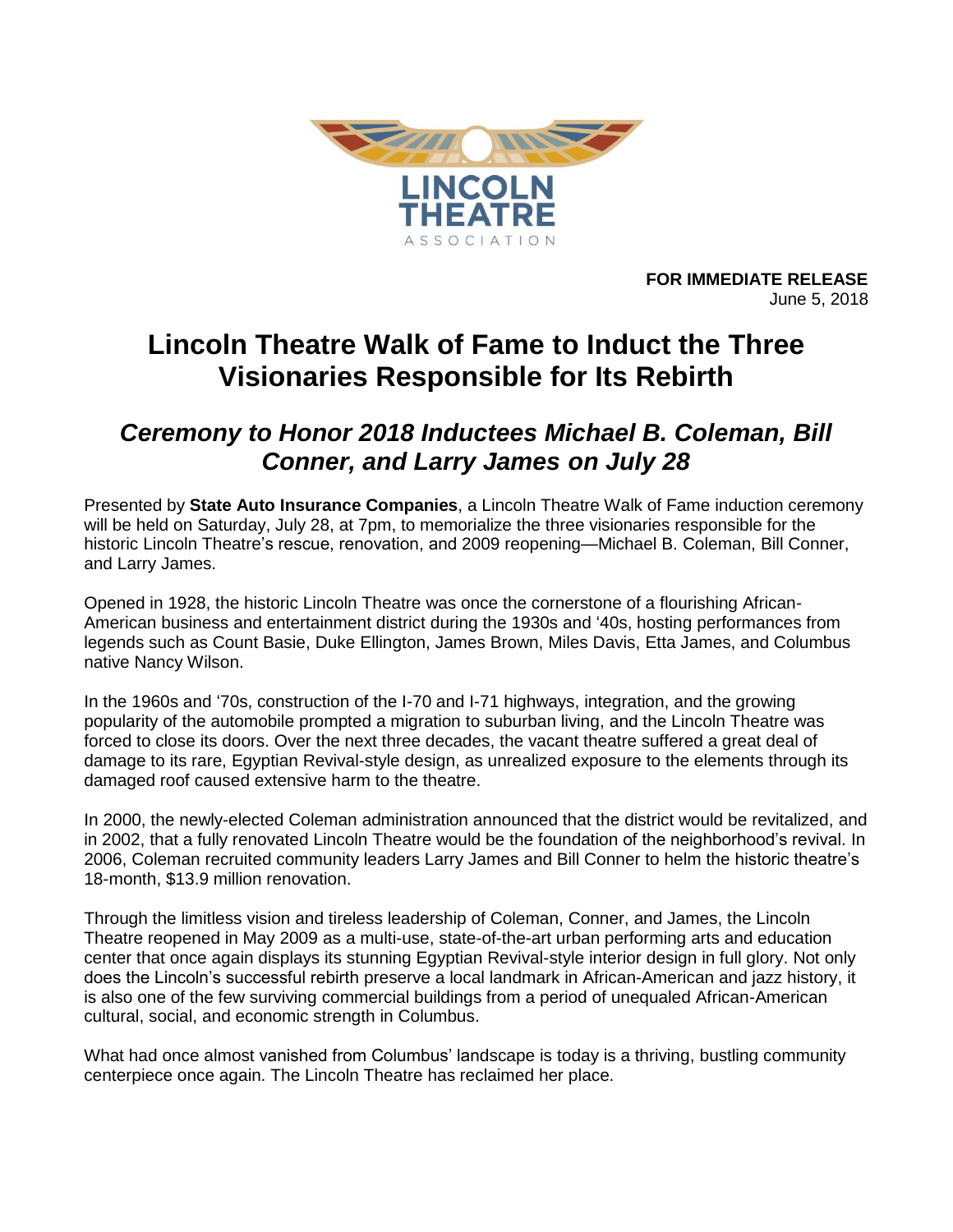The 2018 Lincoln Theatre Walk of Fame induction ceremony will be held at the Lincoln Theatre (769 E. Long St.) on Saturday, July 28, at 7pm. The ceremony will include multi-genre tributes to the three inductees and performances from a variety of local artists, then move outdoors to reveal the new stars on the Walk of Fame. The event is free and open to the public.

#### **Michael B. Coleman**

Currently a partner in Ice Miller's Public Affairs and Government Law Group, Coleman served as Mayor of Columbus from 2000-15. He was the longest-serving mayor in Columbus history and the longestserving incumbent African-American mayor among major US cities. Prior to that, Coleman was a partner with the law firm of Schottenstein Zox & Dunn LLP (which combined with Ice Miller in 2012). He also served as City Council President for the City of Columbus from 1997-99, and as a member of City Council from 1992-99. Early in his career, Coleman was an Assistant Attorney General for the State of Ohio.

### **Bill Conner**

Conner served as president and CEO of the Columbus Association for the Performing Arts (CAPA) from 2002-16. Under his leadership, CAPA not only became a staple of the central Ohio arts community, but also began serving other local performing arts organizations through his innovative shared service business model, an arts strategy that continues to garner nationwide attention today. Conner was a founding member of the Columbus Cultural Leadership Consortium (CCLC), a revolutionary collaboration of Columbus arts organizations formed in 2006, and served as its first treasurer. He passed away in 2016.

#### **Larry James**

Managing partner at Crabbe Brown & James, LLP, Larry James was a founding member of the Lincoln Theatre Association, serving as board president since its inception in 2013. He is a life member of the Sixth Circuit Judicial Conference, and has served as general counsel of the National Fraternal Order of Police since 2001. He is also co-founder of the African-American Leadership Academy, a member of the board of trustees of Kenyon College, and served 16 years as the president of the King Arts Complex.

#### **History of the Lincoln Theatre**

The historic Lincoln Theatre**,** located in the King-Lincoln District on downtown Columbus' near east side, was once the cornerstone of a flourishing African-American business and entertainment district. In the 1930s and '40s, the African-American-owned businesses which lined Long Street and Mount Vernon Avenue included banks, real estate and insurance companies, drugstores, clubs, movie houses, and even a pair of undertakers. It became known as the "Million Dollar Block," because a single dollar could literally be passed back and forth a million times in the course of one day.

The Ogden Theatre and Ballroom opened on Thanksgiving Day 1928 as a mixed-use facility, featuring four street-level storefronts, a modest, second-floor ballroom, third-floor offices, and of course, the main-floor theater. Not long after the theatre's celebrated opening, a precocious, three-year-old Sammy Davis, Jr. spontaneously debuted his talents on the Ogden stage, the first performance in a career which would span more than 60 years.

After a number of management changes, the theater received some minor refurbishments in 1938 and was renamed the Lincoln Theater. The second floor of the theatre became Club Lincoln. In its heyday, jazz and big band music would regularly have the joint jumpin'. Many jazz greats appeared on the stages of both the theater and the club, including Madame Rose Brown, Harry Edison, Tiny Bradshaw, Stomp Gordon, Hank Marr, and Rusty Bryant, along with legends such as Count Basie, Duke Ellington, James Brown, Miles Davis, Etta James, and Columbus native Nancy Wilson.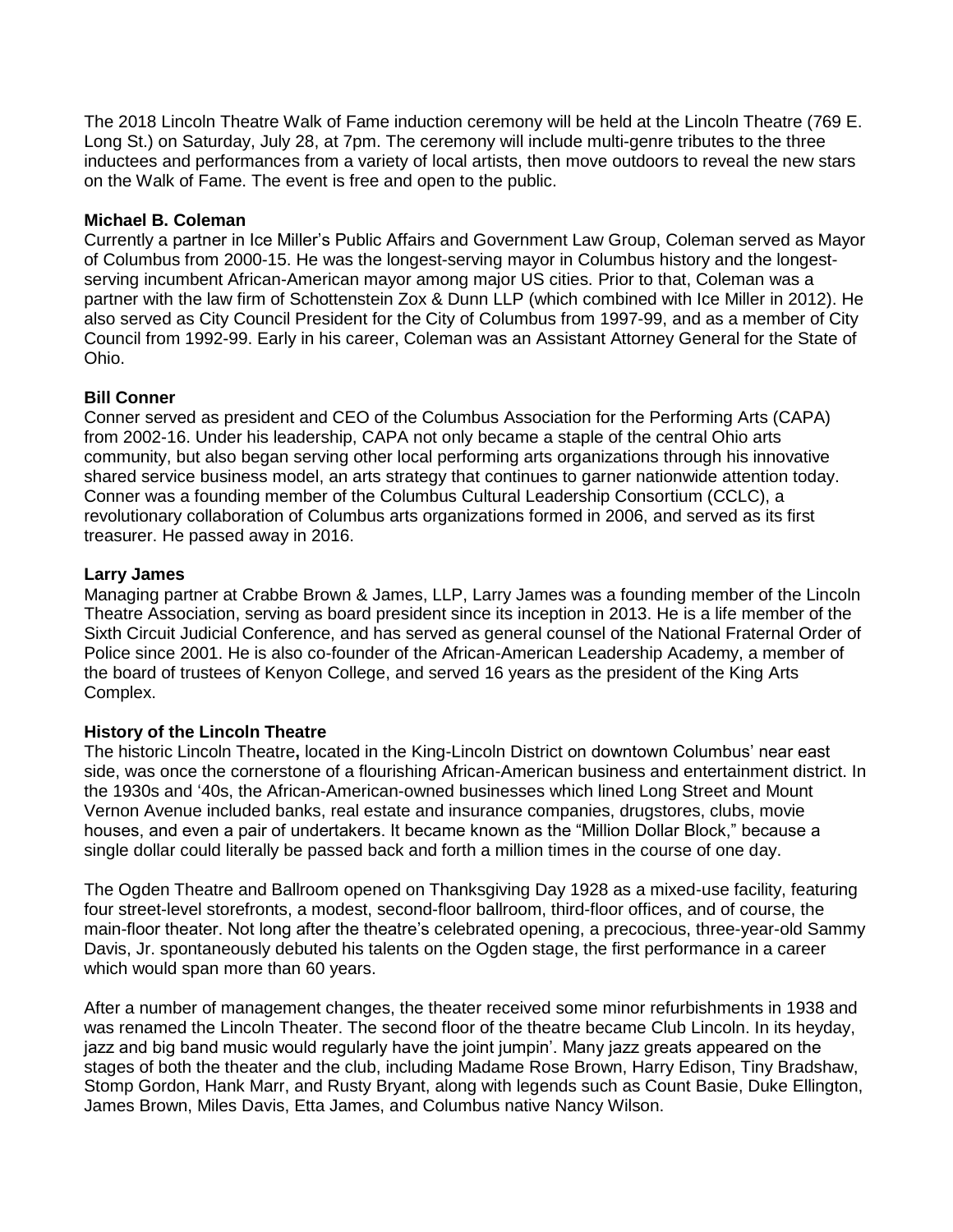In the 1960s and 70s, construction of the I-70 and I-71 highways divided the east side community from downtown. With this construction, integration, and the growing popularity of the automobile, nearly twothirds of the neighborhood migrated to the suburbs and the Lincoln Theatre was forced to close its doors.

Over the next three decades, the vacant theatre suffered a great deal of damage. While the ballroom continued to host private functions and community events, unrealized exposure to the elements caused extensive harm to the theatre itself, and the community rallied to rescue the once-proud historical building.

In 1978, the Lincoln Theatre Restoration Project Committee determined the building was still structurally solid and capable of being renovated; however, the 80-member group was unable to garner the needed financial resources.

The theatre faced demolition in 1991, but was saved with the completion of mandatory repairs to the outer building—a new roof, repaired masonry, and improvements to the marquee and entrance. The Lincoln Theatre was officially added to the National Register of Historic Places in 1992, pronouncing it a cultural resource worthy of preservation, but once again, efforts gradually faded.

In 2000, the newly-elected mayoral administration announced that the King-Lincoln District would be revitalized. After years of careful planning with residents and businesses, Mayor Michael Coleman declared in 2002 that a fully-renovated Lincoln Theatre would be the cornerstone of his plans for the neighborhood's revival.

The City of Columbus purchased the property and pledged \$4 million dollars toward the project, and in 2006, the Franklin County Commissioners matched the city's funding. The two were then joined by a number of visionary and generous corporations offering further funding support, as well as the Columbus Association for the Performing Arts whose historic renovation expertise is nationally renowned. With these dedicated constituents in place, renovation of the Lincoln Theatre commenced in January 2008.

After undergoing a \$13.5 million, 18-month renovation, the Lincoln reopened in May 2009 as a multiuse, state-of-the-art performing arts and education center serving the diversity of the central Ohio community. Today, the Lincoln is a bustling hub of activity 365 days a year, hosting performances, rehearsals, and classes in the performing arts, as well as a wide variety of community events such as film festivals, meetings, and receptions.

#### [www.LincolnTheatreColumbus.com](http://www.lincolntheatrecolumbus.com/)

### **CALENDAR LISTING**

### **The Lincoln Theatre Association presents the 2018 WALK OF FAME INDUCTION CEREMONY Saturday, July 28, 7 pm**

### **Lincoln Theatre (769 E. Long St.)**

The Lincoln Theatre Walk of Fame will memorialize the three visionaries responsible for the historic venue's rescue, renovation, and 2009 reopening—Michael B. Coleman, Bill Conner, and Larry James. The ceremony will include multi-genre tributes to three inductees and performances from a variety of local artists, then move outdoors to reveal the new stars on the Walk of Fame. The event is free and open to the public. [www.LincolnTheatreColumbus.com](http://www.lincolntheatrecolumbus.com/)